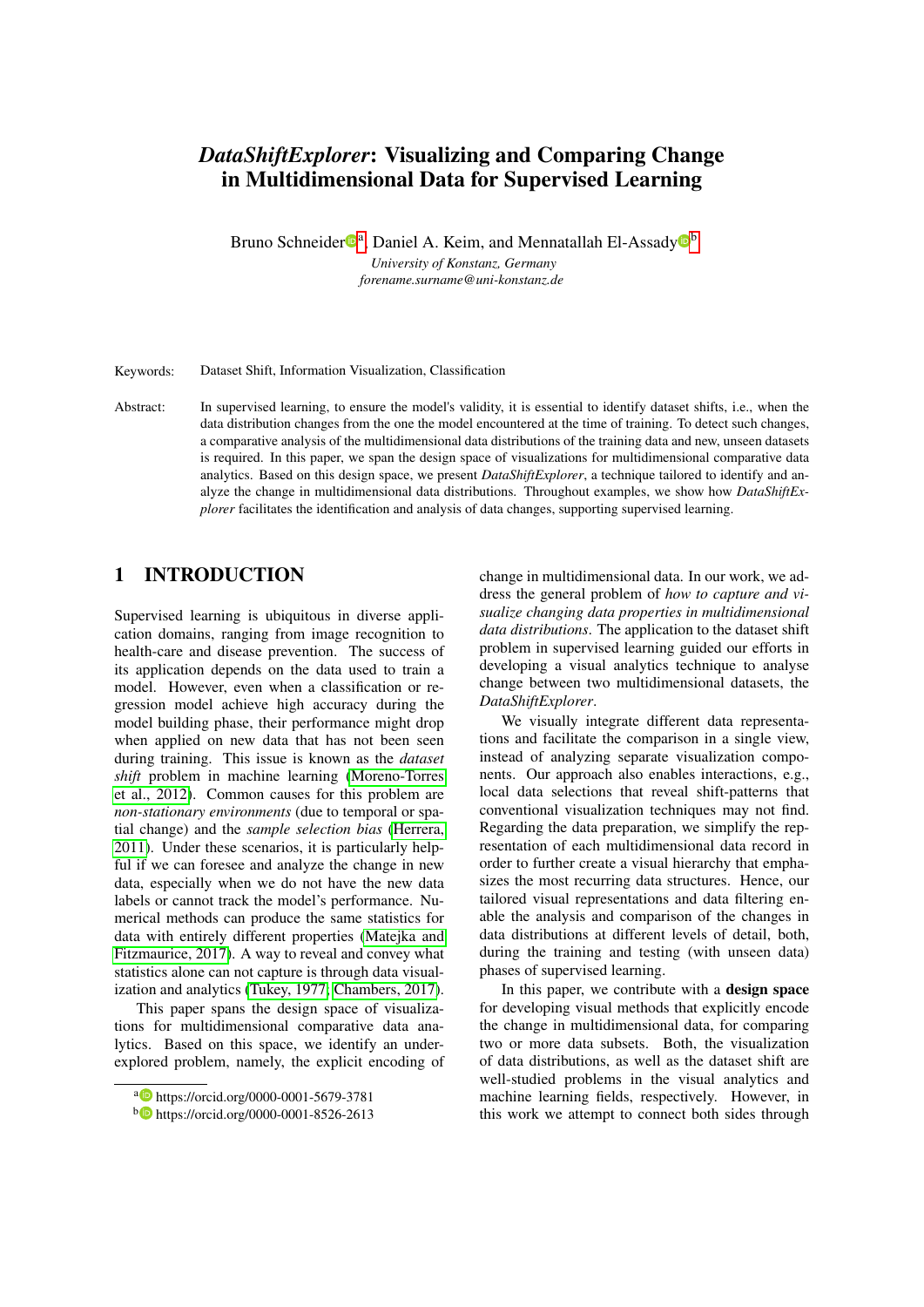<span id="page-1-0"></span>

Figure 1: The design space for multidimensional comparative data analysis. This space spans seven dimensions to structure the design of comparative VA solutions. It provides a systematization of all aspects to be considered for the *visual comparison* of two or more data distributions. It also facilitates the identification of under-studied alternatives, opening gaps, and providing directions and opportunities for future research.

an explicit visualization of data change. We present the *DataShiftExplorer*, an interactive visual analytics technique to identify, analyze, and compare the change in multidimensional data distributions, in general.

## 2 RELATED WORK

We present what the dataset shift problem in machinelearning is, and briefly revise the existing approaches for visualizing data distributions, respectively in the two next subsections.

### 2.1 The Dataset Shift Problem

Many machine learning algorithms follow the assumption that the training data is governed by the same distribution which the model will later be exposed. [\(Bickel et al., 2009\)](#page-7-5). However, in reallife settings, the data a system faces after deployment does not necessarily have the same properties of the data available during development. This issue is called *dataset shift* [\(Moreno-Torres et al.,](#page-7-0) [2012\)](#page-7-0). It is a well-investigated real-world problem, by machine-learning practitioners and researchers [\(Her](#page-7-1)[rera, 2011\)](#page-7-1), [\(Storkey, 2009\)](#page-7-6), [\(Kull and Flach, 2014\)](#page-7-7).

Regarding the terminology, most of the dataset shift literature uses *training*, *validation* and *test* sets when they refer to data subsets. The first two ones are different splits of the labeled data one has at hand to build a model, by training and evaluating it. Then, the *test* set corresponds to the unlabeled data for classification after model building. The shift, when it occurs, happens between *training* and *test* sets. We prefer to use the term *unseen*, instead of *test*. We want to make a distinction because the *test* data is also used to refer to a data split available at the time of model building, in which the labels are omitted temporarily. On the other hand, our definition of *unseen* encompasses data that come after the process of model building, and are not available during its construction.

The most basic form of dataset shift is the *covariate shift*, when only the distribution of the input data variables changes, comparing training to unseen data [\(Herrera, 2011\)](#page-7-1), [\(Storkey, 2009\)](#page-7-6). One example is data collected from a population for predictive analysis of consumer behavior that, due to budget constraints, did not consider all the regions of its relevant market. Then, after building a model for this task, more data comes, this time with all the relevant areas. In this case, the performance of the model may drop because it has to deal with data not seen at the time of training. Another common form of dataset shift is the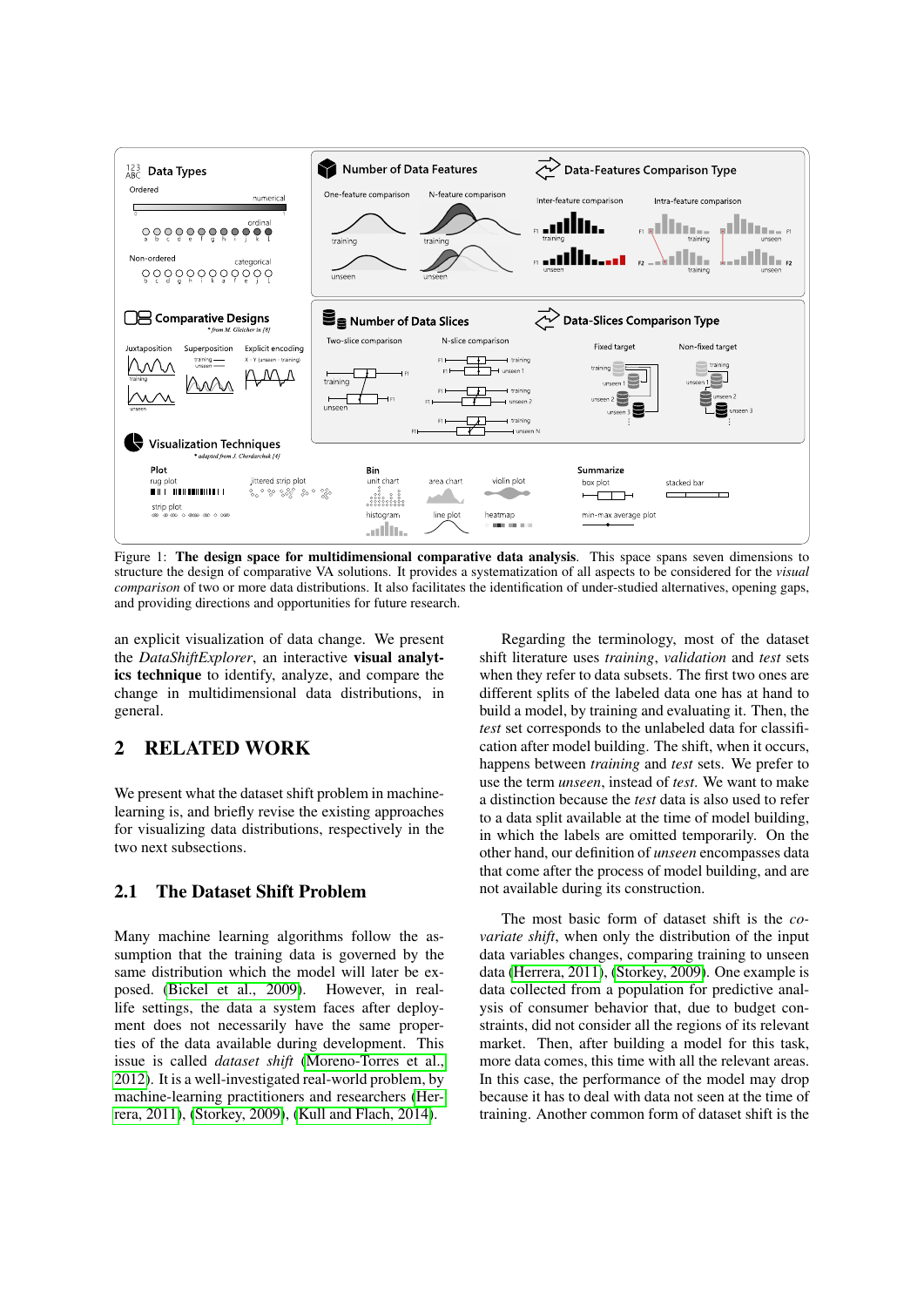*prior probability shift*. It occurs when only the distributions of the target output variable change [\(Kull](#page-7-7) [and Flach, 2014\)](#page-7-7). In classification, the target variable is the class label. A typical example is a system for spam-detection that deals with different proportions of spam and no-spam messages during development and in production.

The most common causes of dataset shift are *nonstationary environments* (due to a temporal or spatial change) and *sample selection biases* [\(Herrera, 2011;](#page-7-1) [Moreno-Torres et al., 2012\)](#page-7-0). There are more sophisticated types of shift, like the concept-drift (or conceptshift), when the relationship between the input and target variables change, and what the model has to learn changes over time. The latter type is out of our scope. Our aim is providing novel visual exploratory methods to support the identification and analysis of the two most basic dataset shift scenarios.

#### <span id="page-2-0"></span>2.2 Visualization of Data Distributions

The use of graphical methods for exploratory data analysis received a lot of attention over the last decades [\(Tukey, 1977;](#page-7-3) [Tufte, 2001;](#page-7-8) [Chambers, 2017\)](#page-7-4). Among these methods, we focus on the visualizations of data distributions, alone or in comparative layouts. Approaches that enable the selection and visualization of data subsets [\(Lex et al., 2010\)](#page-7-9) are out of our scope. We are interested in visualizing all the data. We use the categorization of data-distribution visualizations proposed by Cherdarchuk in [\(Cherdarchuk,](#page-7-10) [2016\)](#page-7-10). The categories describe what to do with the data, *plot*, *bin* or *summarize* (see *Visualization Techniques* in Figure [1\)](#page-1-0). The three categories complement each other and offer different perspectives on the same data. Individually, the techniques inside each category have limitations [\(Correll et al., 2018\)](#page-7-11). The author proposes a forth category, *rank*, that we consider an operation over the existing ones, and we do not use.

In the first category, *plot* the data, examples are the rug-plot [\(Hilfiger, 2015\)](#page-7-12) and the strip-plot [\(Waskom,](#page-7-13) [2018\)](#page-7-13). The idea is directly representing each data point using the graphic element of choice. It provides direct information on the number of points as well as its distribution, but overplotting is an issue if the dataset is vast. Jittering [\(Chambers, 2017\)](#page-7-4) may alleviate that issue, by randomly changing the position of the graphical elements in the axis that does not encode the data value.

The second category of data-distribution visualizations proposed in [\(Cherdarchuk, 2016\)](#page-7-10) includes techniques based on binning and on the estimation of densities. The histogram [\(Poosala et al., 1996\)](#page-7-14) is a typical example of a visualization based on binning. The density-plots, another technique, produce a smoothed representation of the histogram. However, instead of directly representing the number of counts in each bin, they use more sophisticated estimation methods [\(Silverman, 2018\)](#page-7-15) to represent a probability density function. Variations of the density plot exist, like the violin-plot and the bean-plot [\(Wickham](#page-7-16) [and Stryjewski, 2011;](#page-7-16) [Kampstra et al., 2008;](#page-7-17) [Correll](#page-7-18) [and Gleicher, 2014;](#page-7-18) [Hintze and Nelson, 1998;](#page-7-19) [McGill](#page-7-20) [et al., 1978\)](#page-7-20). They add a mirrored density plot, producing a symmetrical figure that helps in comparing certain types of distributions. Dot plots [\(Sasieni](#page-7-21) [and Royston, 1996\)](#page-7-21) also use binning but representing the counts with circles instead of rectangles. In [\(Ro](#page-7-22)[drigues and Weiskopf, 2017\)](#page-7-22), Rodrigues et al. present a technique to construct non-linear dot plots for a high dynamic range of data frequencies.

In the last category, *summarize*, box-plots [\(Wick](#page-7-16)[ham and Stryjewski, 2011;](#page-7-16) [Benjamini, 1988\)](#page-7-23) are an example. In this visualization, the idea is representing the second and third quartiles, together with the median, to communicate where half of the data is in the distribution. Additionally, it can also show outliers, for instance, or minimum and maximum values, depending on the variations of box-plot used. Enhancements exist, like adjusting the box-plot to show skewed distributions [\(Hubert and Vandervieren,](#page-7-24) [2008\)](#page-7-24). There are plots which combine summarizing with density curves. The vase-plot [\(Wickham and](#page-7-16) [Stryjewski, 2011\)](#page-7-16) is an example, which shows summary statistics like the box-plot, together with the shape of the distribution for the middle-half of the data. We can also find examples in which violinplots and bean-plots appear with additions of summary statistics on top of them.

## <span id="page-2-1"></span>3 VISUALIZING CHANGE

We propose a design-space for multidimensional comparative data analysis (details in Figure [1\)](#page-1-0). It helps in the systematization of which are the main aspects that we should consider when approaching the problem of visualizing the change in multidimensional data, and what options are available for each of those aspects, or problem dimensions. This systematization also helps to identify options that are not explored yet in its full potential.

## 3.1 Design Space for Comparative Data Analysis

The task of comparing data distributions may sound not too complicated. However, if we consider our ap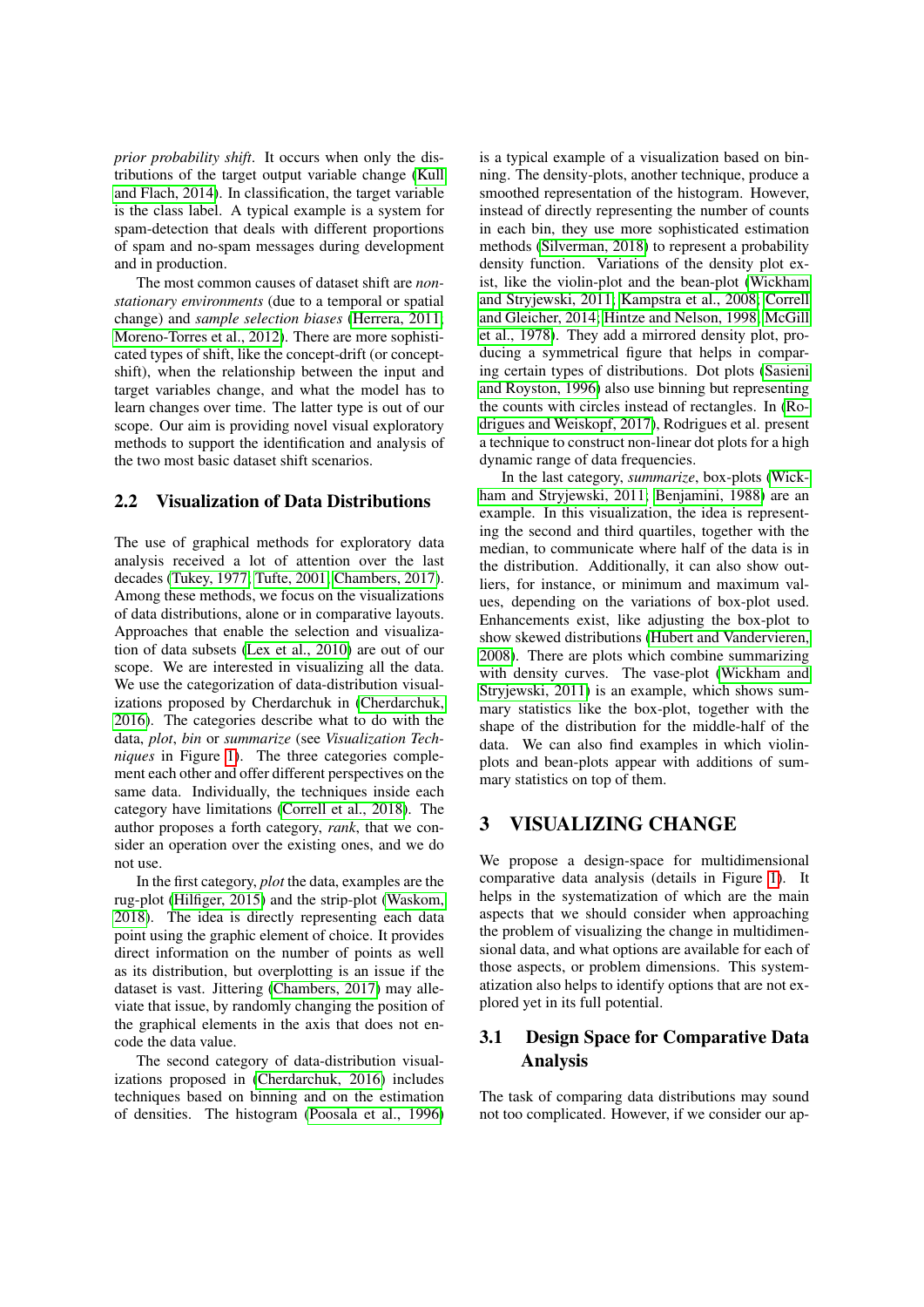plication context, one may need to analyze and compare an initial set of training data with a series of different incoming unseen data sets, for instance. In this analysis, it may also happen that the data has not only a few but dozens of features. So, the problem we investigate demands scalability in different directions, one or N-feature, and one or N-data slices in our particular case.

To cope with a dynamic scenario and the comparative needs our application brings, we work with seven problem dimensions. In the following, we describe one-by-one.

Data Types: the data are either *numerical*, *ordinal*, or *categorical*. The first two ones, numerical and ordinal, are ordered types. However, the ordinal data fall into categories, while the numerical data fall into a continuous or discrete numerical scale. Examples are one person's weight for numerical data or rating a hotel from one to five starts for the ordinal data type. The categorical type also falls into categories but does not have an implicit order. One example is the hair color of individuals (e.g., blonde, red, brown, and black). The type of data directly impacts which statistical methods and visualization techniques are available in each case. In [\(Kosara et al., 2006\)](#page-7-25), for instance, Kosara et al. present *Parallel sets*, a technique based on the parallel-coordinates plot, but tailored to deal with categorical data.

Number of Data Features: How many data *features* (also called data *attributes*, or *dimensions*) take part in the comparison. Each feature in each data subset (e.g., training or unseen) has its distribution. We want to compare them, and as the number of features increase, more difficult is finding a suitable visualization solution that does not overload the analyst and hinder the comparative analysis.

Data-Features Comparison Type: One can compare the distributions of the same feature in different data subsets (*inter-feature comparison*). Another possibility is comparing the relationships between two or more feature in one subset, versus the same relationships in another subset (*intra-feature comparison*). By relationships, we mean, for instance, analyzing if a given range of values in a numerical feature majorly connects to a particular range in another feature and if this behavior changes across different data subsets.

Number of Data Slices: In our application for supervised learning, typically there are two data slices, the training set, and another set of unseen data. However, an increasing number of unseen data subsets may appear in a supervised learning problem. We call this the N-slice scenario, which turns the comparison of a growing number of sets even more challenging.

Data-Slices Comparison Type: If we have more than two data slices for comparison, then one possibility is to have a fixed target, i.e., comparing the incoming sets always with the training data. Another option is comparing the next slice always with the previous one, and we call it the *non-fixed target* comparison type.

Comparative Designs: Regarding the data visualization and how to organize a layout for visual comparison, we use the categorization proposed by Gleicher in [\(Gleicher, 2018\)](#page-7-26). There are three possible arrangements: *juxtaposition*, in which different plots appear side-by-side, the *superposition*, in which two or more plots appear on top of each other, and the *explicit encoding*. In this last case, an example is the subtraction of values between two data series to obtain and visualize the change. *Explicit* in this case means that we directly represent and visualize the amount of change, instead of inferring it by looking to what is different between two side-by-side plots, for instance. The three arrangements do not exist only in isolation. One can combine them in the same visual comparison, supported by a set of visualizations.

Visualization Techniques: We consider three types from the categorization of data-distribution visualizations proposed by Cherdarchuk in [\(Cher](#page-7-10)[darchuk, 2016\)](#page-7-10): *plot*, *bin* or *summarize* the data, as we discuss in Section [2.2.](#page-2-0) They complement each other and may appear in combination, in superposed layouts, for instance. If one uses a box-plot, which *summarize* the data, the goal is not showing in detail value ranges are distributed, but a few descriptive statistics. On the other hand, to see data counts per value range, the *bin* type is an alternative, using a histogram. The first strategy, to directly *plot* the data, provides a very compact representation of the distributions, but overplotting is an issue.

## 3.2 Under-explored Comparative Approaches

The design-space we propose served to the purpose of systematizing how we approach the problem of visualizing the data-shift. The problem-dimensions we present and the options inside each of those also accept combinations. For instance, the same application may contain more than one data type, combinations of comparative designs, and a set of different visualization techniques.

Among the alternatives we illustrate in the designspace figure, we want to draw attention to the intrafeature comparison type (in Figure [1,](#page-1-0) *Data-Features Comparison Type*). In this comparison, it is necessary to show not only the data distributions shapes in isola-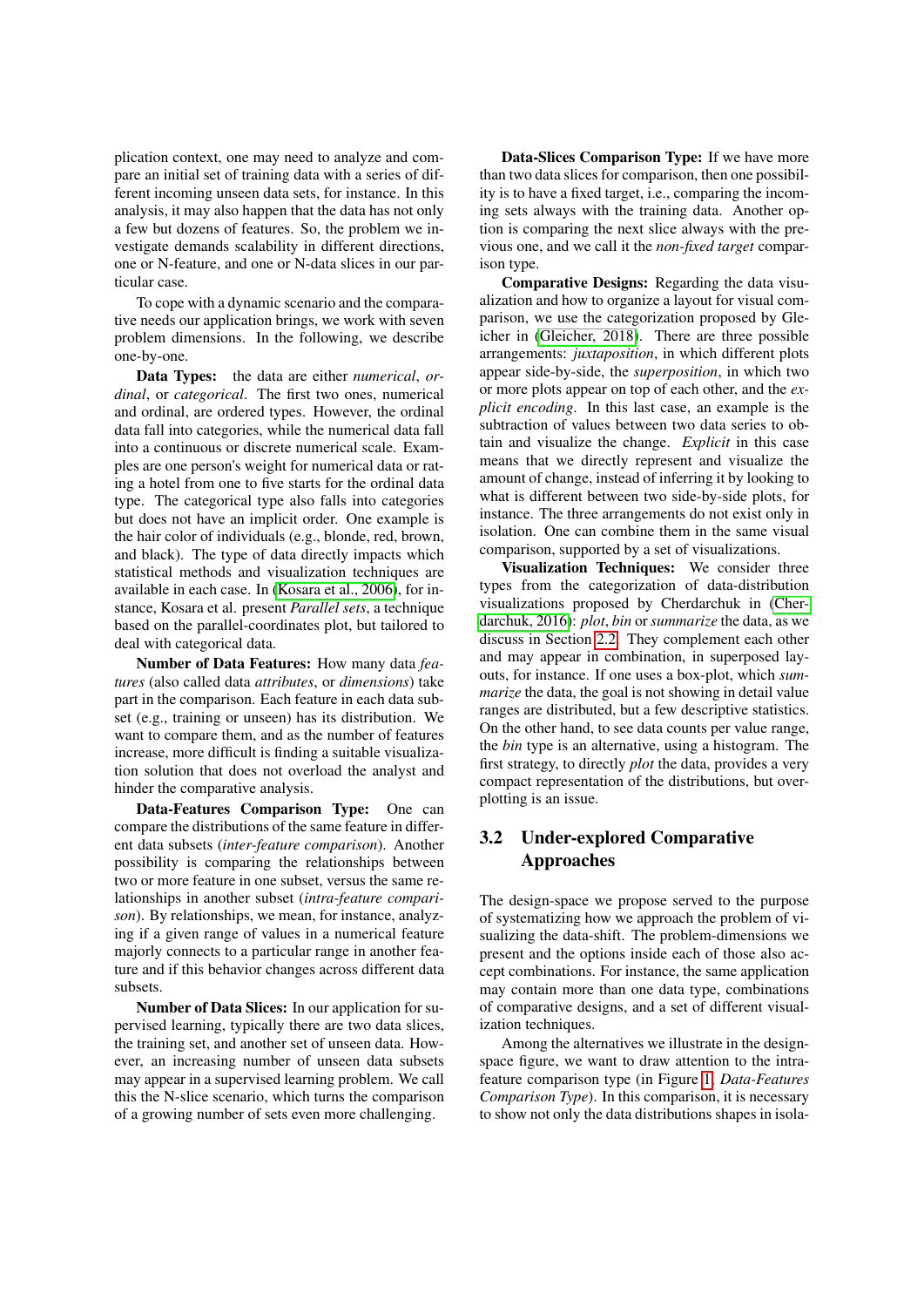<span id="page-4-0"></span>

Figure 2: Using the terminology we propose in our designspace (Figure [1\)](#page-1-0), we identify an under-served task in comparative data analysis, namely the explicit visualization of change in multidimensional datasets. We present the *DataShiftExplorer* to support this task.

tion but also how the values across different features and corresponding distributions connect. And not only how they are connected in a single data slice, but what are the main changes between these connections in two different data slices, for instance. That comparison is one of the goals we pursue with our *DataShiftExplorer*, which we present in the following section.

Finally, we identify, using the terminology from the design-space, a visual comparison type of multidimensional data that, to the best of our knowledge, is still under-explored (Figure [2\)](#page-4-0), taking into account the existing techniques we revise in Section [2.2.](#page-2-0) This type is about visualizing the change in multidimensional datasets using a single visualization, instead of replicating series of visualizations for each feature and putting them side-by-side. Starting from this opportunity, we develop our approach to experiment with new ideas and solutions to support this comparison. The data preprocessing requirements and the visual-encoding decisions appear in detail in the following section.

### 4 THE *DataShiftExplorer*

We present the *DataShiftExplorer*, a visualization technique to identify and analyze the dataset shift in supervised learning. This technique is tailored to encode the change in data distributions explicitly, between the training data and the unseen set, for Nfeature comparison in a single and compact visualization. It is also model-agnostic because it does not need the classification data labels, as well as it supports binary and multiclass problems.

<span id="page-4-1"></span>

Figure 3: Identification and analysis of change in multidimensional data distributions. We present *DataShift-Explorer*, a visual analytics technique to analyze the data shift between two multidimensional distributions. It enables users to (1) *sort* the features by data change; (2) *compare* the shapes of the data distributions in superimposed density plots; and (3) *explore* in detail the data-shift patterns in a tailored visualization, composed of a parallel-coordinates style plot and a difference-plot in a compact form. The target application domain is the comparison between training and unseen data for supervised learning.

#### 4.1 Basic Idea

The *DataShiftExplorer* main visualization has three components. The first one (Figure [3.](#page-4-1)1) is a bar chart that shows the magnitude of change between training and unseen data per feature. The second (Figure [3.](#page-4-1)2) is a series of superimposed density plots to compare the shapes of the data distributions. Finally, the third component (Figure [3.](#page-4-1)3) is a tailored visualization to explore in detail the data-shift patterns, composed of two layers of information. The first layer is a difference-plot, which shows the (normalized) difference of counts between data bins per feature, in unseen and training sets. In this layer, we use the *explicit encoding* comparative design. The second layer shows the connections among binned feature values in training and unseen sets using the *superposition* comparative design, for all the data instances in both sets.

In the difference of counts layer (Figure [3.](#page-4-1)3 again), we show in a very compact form, in a single plot, where are the more significant data changes between two datasets. We inform, based on a diverging color scale and dots of varying size, if new data ranges per feature appeared for the first time in the unseen data. Conversely, we show if data ranges appear in training but do not exist in unseen data. However, despite the compact form of a difference-plot, it can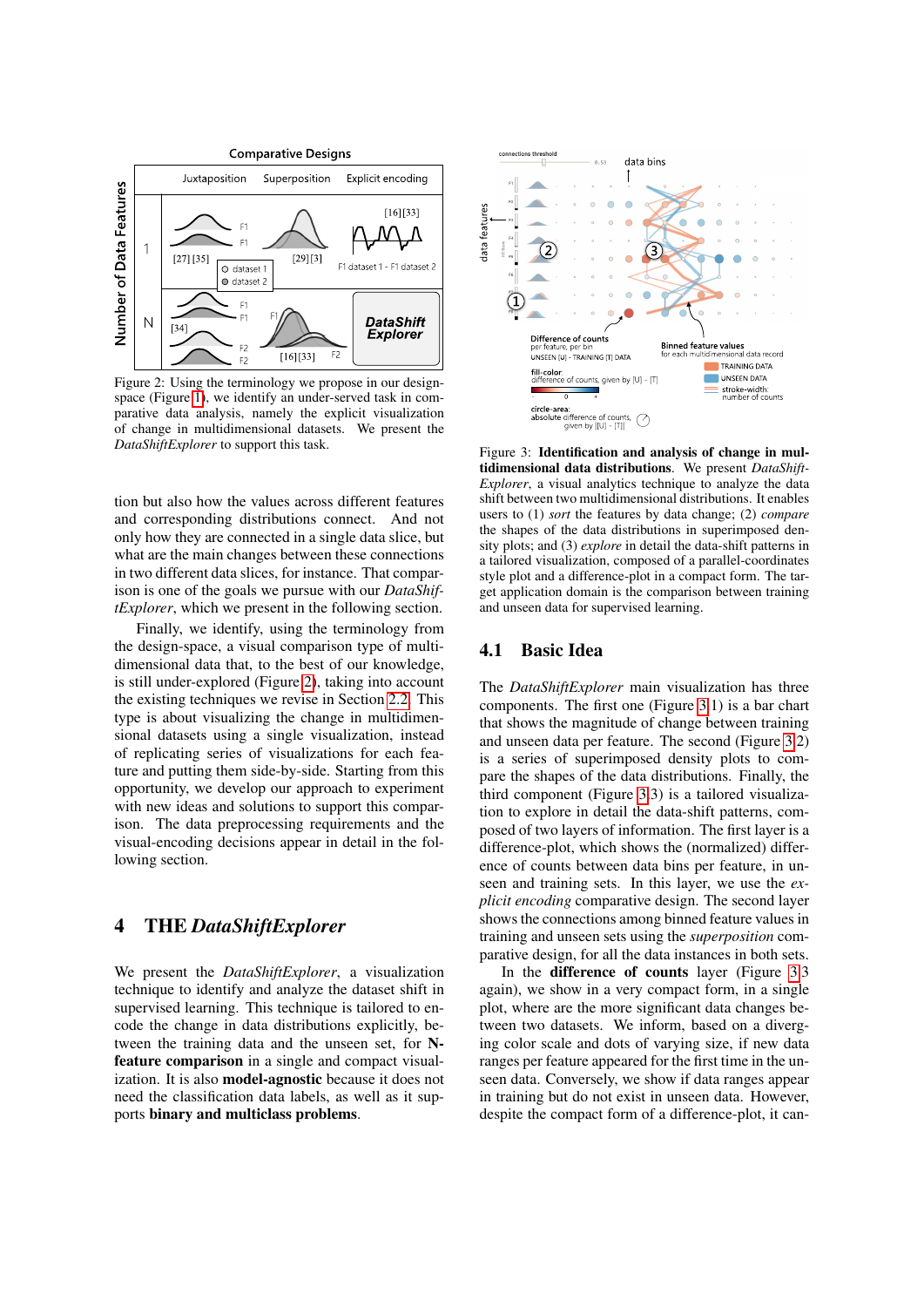not communicate the amounts of data which generated the differences. To overcome this limitation, we have an additional layer with the lines that show the connection among all the binned feature values for every multidimensional data record, like a parallelcoordinates plot. Therefore, these lines give an idea of the amount of data in each set that respond to the differences in counts.

To align the layers of information in the visualization and simplify the data representation, we use data binning in both cases (dots and lines). Instead of using the exact value for each feature, we substitute it by to which bin the value belongs for every feature, in case of numerical data. With this new representation, we group the data by the same (transformed) value for every feature and count the number of occurrences of multidimensional data-records with that same representation. Lastly, we give more importance to the data-records with more counts, by increasing the stroke-width in the visualization using a non-linear exponential scale. This visual hierarchy has a significant impact on the simplification of the visualization, and helps the visual comparison of data in different sets. In contrast, directly plotting the data without preprocessing in bins result in overplotting.

<span id="page-5-0"></span>

Figure 4: We use different datasets to show which patterns the *DataShiftExplorer* produces when there is a data change and when there is not, between training and unseen sets. In the left example (1), the lines follow a very similar path, which corresponds to the no data-shift pattern. In the right (2), there are crossings between training and unseen data lines, and they follow opposite directions. We can also see blue and red circles in the difference-plot, which corresponds to the data-shift pattern.

#### 4.2 Visual Encoding

We build our difference-plot (Figure [3.](#page-4-1)3) by first computing, for each bin (value range) in each feature, the normalized number of counts in both training (T) and unseen (U) data. Then, we build, in both cases, matrices of counts per bin per feature and compute [U] - [T], element-wise. We use a diverging color scale to map the result of the subtraction to the fill color of the dots in the difference-plot. Negative values appear in red, zero in white, and positive values in blue.

Regarding the data preprocessing before the construction of our difference-plot, we normalize the number of counts using simple proportional scaling, taking into account differences of size between training and unseen data. Then, we compute [U] - [T]. However, before plotting the resulting matrix, we first look back individually in [U] and [T] counts per row. For each row, which corresponds to one feature, we take the maximum value we find. This number gives us the magnitude of change per feature, and we map this maximum (*maxPerFeature*) to the extremes of the diverging color scale before plotting each row, using [ *maxPerFeature*, *maxPerFeature*]. The normalization per feature avoids that an outlier makes the changes in other features almost imperceptible.

We organize the layout of the difference-plot in the following way: each feature corresponds to one row in the visualization along the vertical axis, and each bin corresponds to one column in the horizontal axis. Then, each dot, which corresponds to one possible combination of feature and value range, has the fill color mapped to the result of the subtraction [U] - [T], normalized per feature as we explained before. Shades of blue mean that more data appear in unseen for the given feature and bin. Conversely, red corresponds to a negative value and means that, in training data, there are more counts for the respective dot than in unseen data. Also, the absolute value of unseen minus training,  $\vert U \vert - \vert T \vert \vert$ , is mapped to the size (area) of the circles.

In the parallel-coordinates style plot (Figure [3.](#page-4-1)3 again) that show all feature value ranges for each data record, we use distinct solid colors to set the stroke color, salmon for training and blue for unseen data. We then use a non-linear exponential scale to map the number of counts to the stroke-width, because we want to emphasize the data-records with more counts and make the lines of the less frequent connections appear with much less visual importance. Regarding the data preprocessing for the parallel-coordinates style plot, we also use simple proportional scaling to normalize the data instances counts and consider differences of size between datasets.

## 4.3 Interaction, Data-filtering, and Details-on-demand

On top of the data preprocessing steps and visual encoding, the interaction plays an essential role in the *DataShiftExplorer*, facilitating our visual comparison task. Interactive components allow us to support three subtasks (see Figure [5\)](#page-6-0). The first one, *identifying the most recurring feature vectors* (T1), works by reducing overplotting and keeping only the most recurring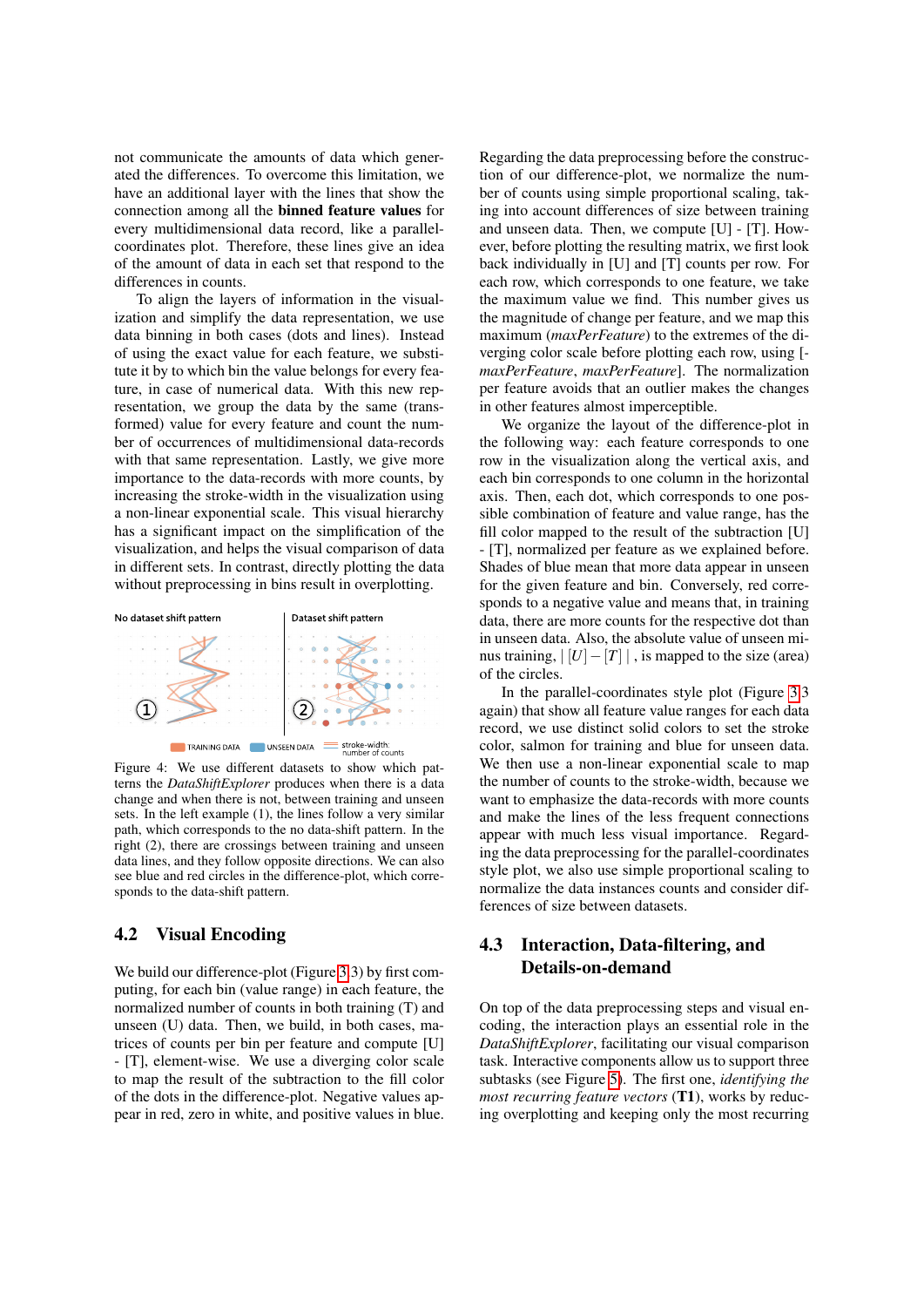<span id="page-6-0"></span>

Figure 5: We use the *DataShiftExplorer* to compare training and unseen sets. We generate synthetic classification data with eight features and two classes. From left to right, we first filter the data to show only the most recurring data-instances in both training and unseen sets (1), which reduces the number of lines and the over-plotting in our main visualization. Then, we can identify the dataset shift pattern we describe in Figure [4.](#page-5-0) After, we sort the features to see the ones that most change next to each other in the visualization (2). We also support the task of *locally selecting feature value ranges* (3). This selection triggers a filter that shows only the data instances, both in training and unseen sets, in which the values for the data feature under analysis fit into the selection. Using this resource, we can investigate in which other features there is less overlap between training and unseen data lines in the visualization for a given selected range. Lastly, auxiliary visualizations reveal additional information on the distributions of one particular data feature.

changes among feature values. Then, by *sorting features by data change* (T2), we organize the visualization layout and see significant changes first. The third subtask, *locally selecting feature value ranges* (T3), profits from the interaction capabilities to reveal local changes, besides the overall view.

To support the first task (T1), the interactive component we use is a data-filter that controls the number of lines to appear in our visualization, the ones that show the value ranges for all features in the training and unseen sets. This filter interactively updates the threshold of the minimum number of counts, so that lines representing multidimensional data instances with fewer counts than this threshold do not appear. There is a clear trade-off between seeing all data, and in this case with poor legibility for comparison, or filtering it and keeping only the most recurring structures for comparison in both sets, for better legibility.

Regarding the possibility to sort the features by data change  $(T2)$ , we use the two-sample *Kolmogorov-Smirnov* (KS) statistic [\(Cieslak and](#page-7-27) [Chawla, 2009\)](#page-7-27), which tests whether two samples are drawn from the same distribution. The KS statistics lies between 0 and 1 and works as a distance measure between data distributions. The smaller the KS statistics value is, more similar are the distributions. We precompute the KS for each feature between training and unseen sets and allow the interactive selection of this sorting criterion, which updates our visualization accordingly. As an auxiliary plot, we show next to the rectangle bars that encode the KS statistics for each feature a small superposition of two density plots, showing the shapes of the distributions in training and unseen sets. The density plots are efficient for comparing differences in shape between both distributions, as well as confirm the data-shift indicated by the KS statistic.

For the third task  $(T3)$ , we provide an interaction on mouse-click that shows, for a selected data range per feature in the difference plot, only the lines in training and unseen data that fits into this selection. It also works as a filter, but this time we are filtering by a range of values in one feature. The mouse-click on a particular circle in the difference-plot determines which feature and which value range to filter (example in Figure [5\)](#page-6-0). Using this interaction, we can select one data range we know is new in unseen data by looking for the biggest blue circle in the differenceplot, for instance. Then, we inspect where the lines go, analyzing where there is no overlap between training and unseen data lines. This way, we identify, for a given selection, in which features and value ranges the dataset shift occurs.

Finally, we also work with three linked visualizations: one rug-plot, a simplified version of a boxplot, and one density-plot (Figure [5.](#page-6-0)3, on the bottom). The density plot is the same one that appear in a much smaller version next to the KS statistics rectangle bars. We use these visualizations to show the datadistribution of one feature at each time, both in training (in red color) and unseen sets (in blue color). They offer three different perspectives on the same data distributions. As we present in Section [3,](#page-2-1) there are the *plot*, *bin* and *summarize* data distribution visualization types, which correspond respectively to our auxiliary rug plot, density plot and simplified box-plot.